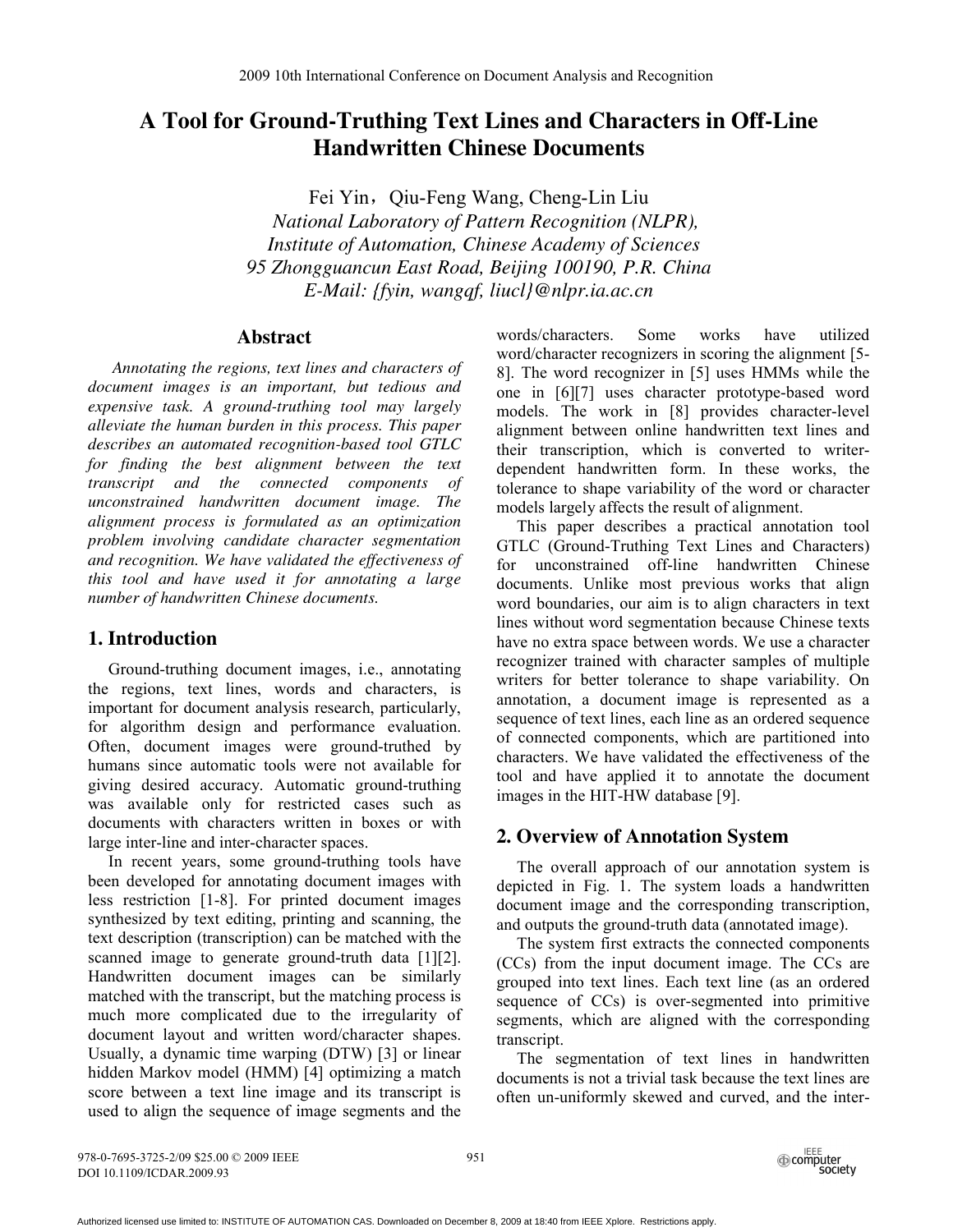line space is not prominent. We have designed a text line segmentation algorithm based on minimal spanning tree (MST) clustering with distance metric learning [10], which performs fairly well but not perfectly. A post-processing procedure is thus needed to correct mis-segmented (split or merged) text lines manually. For example, Fig. 2(a) shows a text line image mis-split into two sublines. To correct, we first draw a box embracing the CCs of the left-side subline to be merged. Then, we double click in the region of the right-side subline for merging the CCs of the leftside subline (merged line in Fig. 2(b)). Similarly, for correcting mis-merged text lines, we first draw a box embracing the CCs of the merged text line, and then double click the place to separate.



**Fig. 1.** Block diagram of the annotation system.



**Fig. 2.** (a) A box is drawn to embrace the connected components of a mis-split subline; (b) Merged text line.

After segmenting the document image into the same number of text lines as the text transcription, each text line image is then aligned with its transcript. For aligning character boundaries, the text line image is over-segmented into primitive segments with the hope that each primitive segment forms a character or a part of character. We use the over-segmentation technique of [11], where the CCs that are wide enough or have a large width/height ratio are examined to split.

After over-segmentation, each text line is represented as an ordered sequence of primitive segments. The text line alignment procedure can be viewed as a word (character string) recognition problem with a one-word lexicon. The optimal match can be found by dynamic programming (DTW). During alignment, candidate character patterns are generated by concatenating primitive segments and are assigned distance scores to characters in the transcript. After alignment, mis-segmentation and mis-labeling of characters (such errors are inevitable) are corrected manually.

### **3. Text Line Alignment**

Each text line image is aligned with its corresponding text transcript. In the following, we consider a text line image and its text transcript and aim to find their optimal alignment.

#### **3.1 Problem Formulation**

After over-segmentation, a text line image is represented as a sequence of *l* primitive segments ordered from left to right:  $I_m = \{I_{m1}, I_{m2}, \ldots, I_{m}\}\$ . A primitive segment  $I_{mi}$  may contain a character or a part of a character. The corresponding transcript is a string of *n* characters:  $T_m = \{C_{m1}, C_{m2}, \cdots C_{mn}\}$  $(n \le l)$ . An example of text line image and its text transcript is shown in Fig. 3.



A mapping  $\Psi$  of a text line image  $I_m$  and its transcript  $T_m$  is defined as:

$$
\Psi = \left\{ (C_{m1}, I_{m1 \cdots m}) , (C_{m2}, I_{m(r+1)\cdots m}) , \cdots , (C_{mn}, I_{mn \cdots m}) \right\},
$$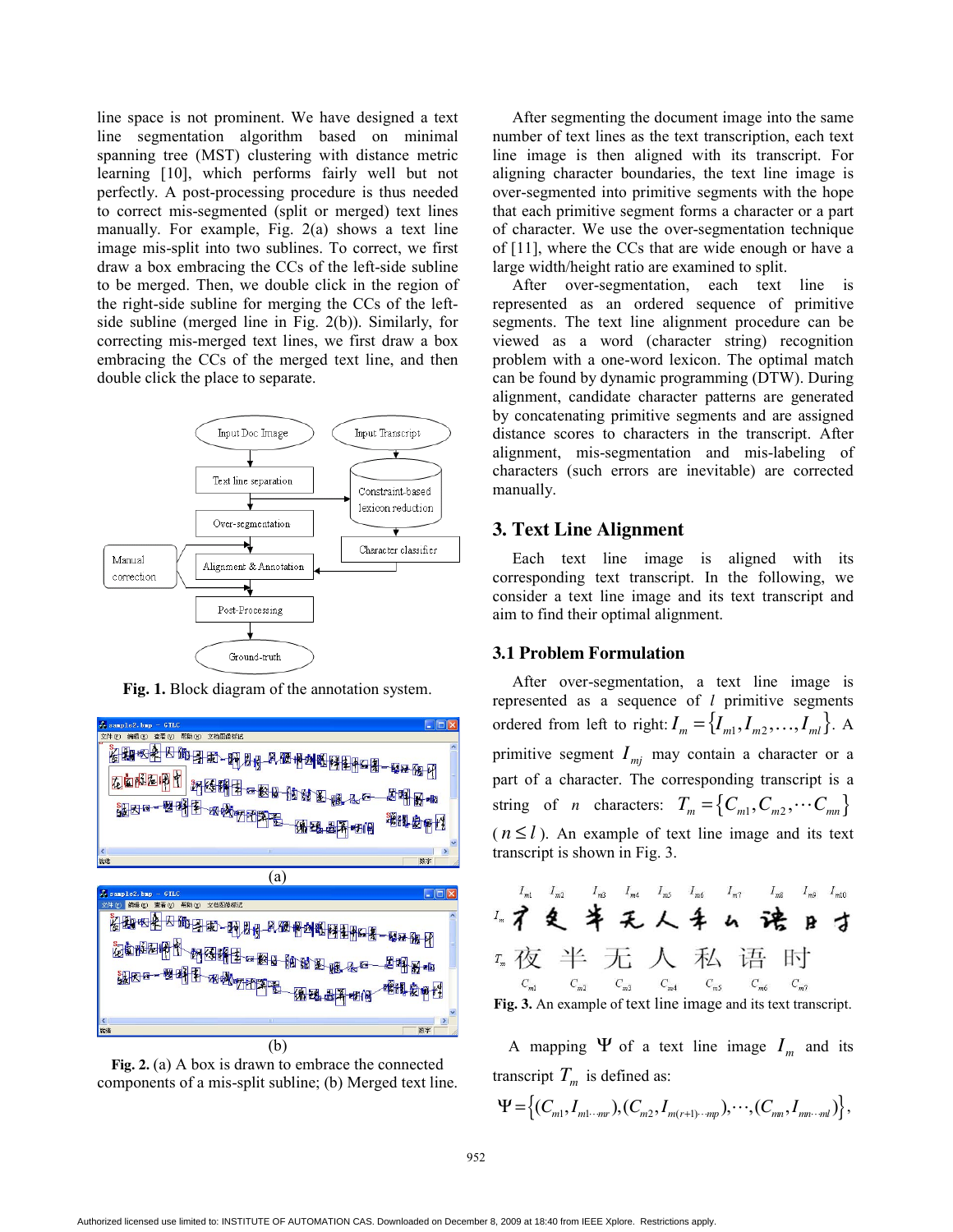where  $I_{m(r+1)\cdots mp} = < I_{m(r+1)} \cdots I_{mp} >$  is sub-sequence of primitive segments, which are concatenated into a character pattern. The problem of text line alignment is to find a best mapping  $\Phi \subset \Psi$  that partitions the primitive segments to character patterns minimizing a distance measure (cost):

$$
\Phi = \arg\min_{\Psi} \left\{ \sum_{i=1}^{n} d(C_{mi}, I_{mr\cdots mp}) \right\},\qquad(1)
$$

where  $d(\cdot, \cdot)$  denotes the distance of matching a character pattern  $I_{m(r+1)\cdots mn}$  with a character class  $C_{mi}$ . In our system,  $d(\cdot, \cdot)$  is given by a character classifier inputting the feature representation of the character image.

#### **3.2 String Alignment with DTW**

The optimization problem (1) can be solved by dynamic programming (DP), also called dynamic time warping (DTW) in this context.

Without loss of generality, we drop off the index of text line and denote text line image  $I = I_1 \cdots I_l$ and text transcript  $T = < C_1 \cdots C_n >$ . During dynamic alignment, a character pattern  $\langle I_{i-k+1} \cdots I_i \rangle$  is hypothesized to match character class  $C_i$ . We allow at most four primitive segments for a character pattern, namely,  $1 \leq k \leq 4$ .

To formulate the DTW alignment procedure, we define  $D(i, j)$  as the accumulated cost of optimal alignment between a partial text line image  $\langle I_1 \cdot I_j \rangle$ and partial text  $\langle C_1 \cdots C_i \rangle$ .  $D(i, j)$  can be updated from the preceding partial alignments by DP:  $D(i, j) =$ 

$$
\min_{k} \begin{cases} D(i, j-1) + penalty(I_j) \\ D(i-1, j) + penalty(C_i) \\ D(i-1, j-k) + d_c(C_i, < I_{j-k+1} \cdots I_j) \end{cases}
$$

where  $d_c$  (  $C_i$ , <  $I_{j-k+1}$   $\cdots$   $I_j$  > ) is the matching distance between character class  $C_i$  and pattern image  $I_j = I_{j-k+1}$   $II_j$  > , and is given by a character classifier, *penalty*  $(I_i)$  is the cost of deleting primitive segment  $I_i$ , and  $penalty$  $(C_i)$  is the cost of skipping character  $C_i$ .

The DTW procedure starts with  $D(0,0) = 0$ ,  $D(i,0) = \infty$  and  $D(0, i) = \infty$ . Then for  $i = 1, \dots n$ and  $j = 1 \cdots l$ ,  $D(i, j)$  are updated according to (2). At each updating step, the optimal number *k* (number of primitive segments concatenated into a character) is stored for  $(i, j)$ . Finally,  $D(n, l)$  gives the total cost of optimal alignment, and the partition of primitive segments can be retrieved by backtracking the optimal numbers  $k$  from the  $(n, l)$  entry. Fig. 4 shows an example of text line alignment.



**Fig. 4.** An example of text line alignment.

#### **3.3 Character Classifier**

The matching distance  $d_c$  (  $C_i$ , <  $I_{i-k+1}$   $\cdots$   $I_i$  >) between pattern image  $\langle I_{j-k+1} \cdots I_j \rangle$  and character class  $C<sub>i</sub>$  is given by a character classifier, which is desired to have high classification accuracy and resistance to non-character patterns [12].

For large character set recognition, the modified quadratic discriminant function (MQDF) [13] is widely used for classification. For feature representation of character image, we extract 8-direction contour direction histogram feature using continuous NCFE (normalization-cooperated feature extraction) method combined with the MCBA (modified centriod boundary alignment) normalization method [14]. The resulting 512D feature vector is projected onto a 160 dimensional subspace learned by Fisher linear discriminant analysis (FLDA). The 160D projected vector is then fed to the MQDF classifier (7,356 classes: 7,185 Chinese characters, 10 Arabic numerals, 52 English letters and 109 other symbols). Given a character pattern and a class  $C_i$ , the classifier outputs the matching distance.

#### **3.4 Post-processing**

Due to the imperfection of pre-segmentation and imprecision of character recognition, some errors of character segmentation and labeling may remain, which are mainly of three types: miss error, alignment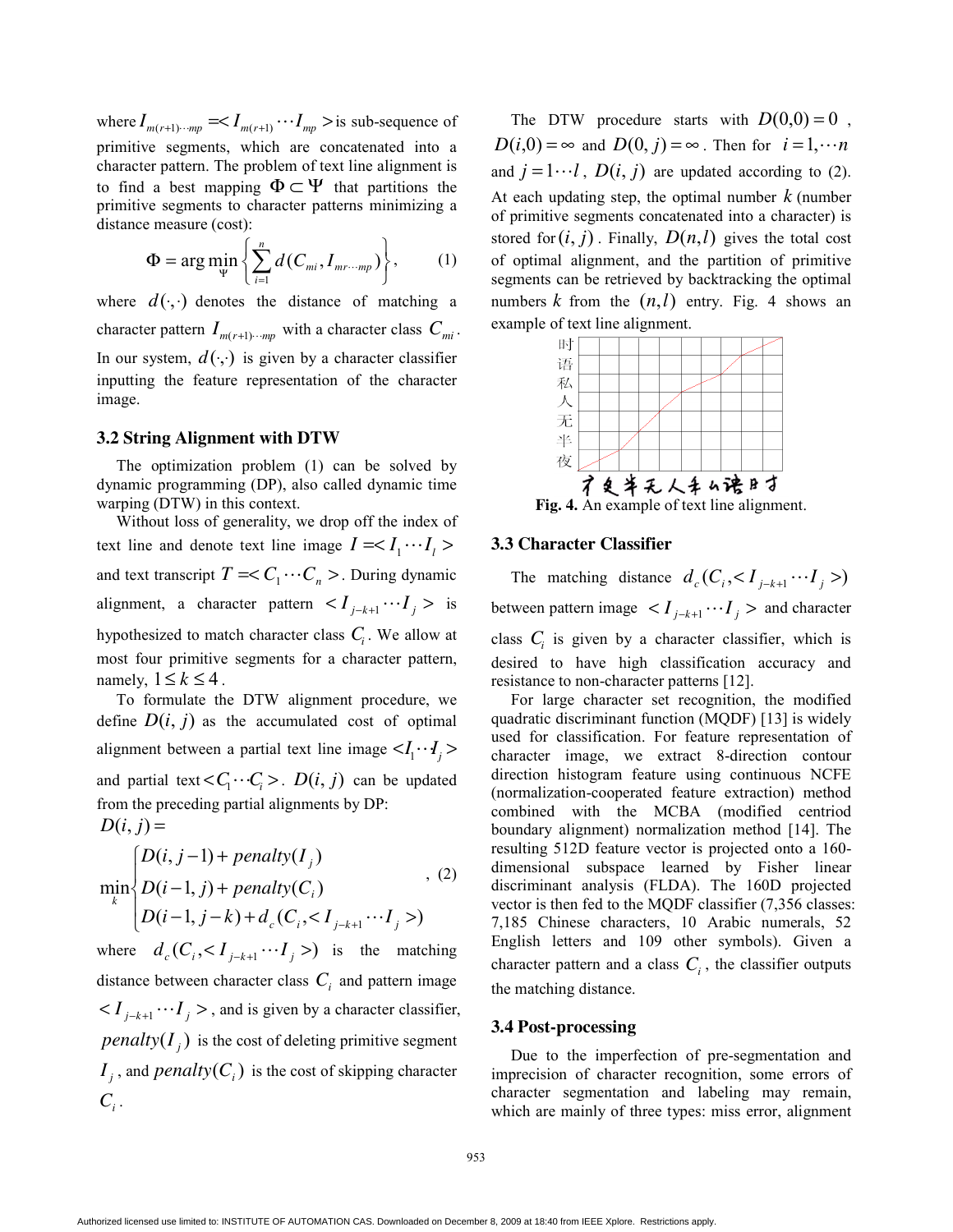error and insertion error. The dominant error, alignment error, includes mis-split of a character into multiple ones and mis-merge of multiple characters into one. To correct such errors, we draw a box to embrace the primitive segments corresponding to a character, then the boxed character as well as the neighboring characters are adjusted automatically. Fig. 5 shows an example.

A miss error refers to the case that a character in the transcript has no corresponding image segments, due to missed writing or mis-merging the segment of the character with other characters (Fig. 6). In the latter case, the mis-merged primitive segments are drawn a box to correspond to the missed transcript character.

An insertion error refers to the case that a primitive segment has no corresponding transcript character, i.e., it is aligned with a non-character (denoted as "#"). This implies an extra image segment is inserted into the transcript text. Fig. 7 shows two examples of insertion errors. In Fig. 7(a), the segment labeled as "#" can be re-merged into the correct character " $\mathbb{E}$ " by drawing a box embracing the segments. In Fig. 7(b), the segments labeled as "#" are redundant, so no correction is needed.



**Fig. 5.** Correction of alignment error. (a) An example of alignment error; (b) Draw a black box to embrace the primitive segments; (c) Corrected alignment.



Fig. 6. Two types of miss errors. (a) A "1" after "4" is missed due to splitting failure in pre-segmentation; (b)

The segment of " $\cdot$ " is mis-merged into " $\text{F}$ ".



**Fig. 7.** Insertion errors. (a) A part of character "国" is aligned with "#" (non-character); (b) The last, redundant character is aligned with two "#"s.

#### **4. Experiments**

Our algorithm of text line segmentation has been evaluated in [10], and hereof we focus on the evaluation of text line alignment. The test set is a small subset chosen from the HIT-HW database [15], containing 383 text lines (8,424 characters in total).

In our experiments, after text line alignment, a match between a transcript character and the primitive segments,  $(C_i, < I_k \cdots I_j >)$ , is judged as correct if the bounding box of the primitive segments and the bounding box of the true character image overlap sufficiently. Overlapping implies that the difference of top, bottom, left and right bounds between two bounding boxes does not exceed a threshold (which is taken as the estimated stroke width [12]).

We report the recall rate (R) and precision (P) of characters (before post-processing is applied) for evaluating the performance of text line alignment. On 383 text line images, we observed a recall rate of 89.47% over 8,424 transcript characters and a precision of 89.13% over 8,453 aligned characters.

The rates of three types of errors (miss error, alignment error, insertion error) are shown in Table 1. It turns out that alignment error is dominant.

Table 1. Rates of three types of errors.

|            | Miss error | Alignment | Insertion |
|------------|------------|-----------|-----------|
|            |            | error     | error     |
| Error rate | 0.095%     | 10.529%   | 0.438%    |

Our experiments observed three sources of alignment errors: (1) Touching strokes between characters are failed to split in pre-segmentation